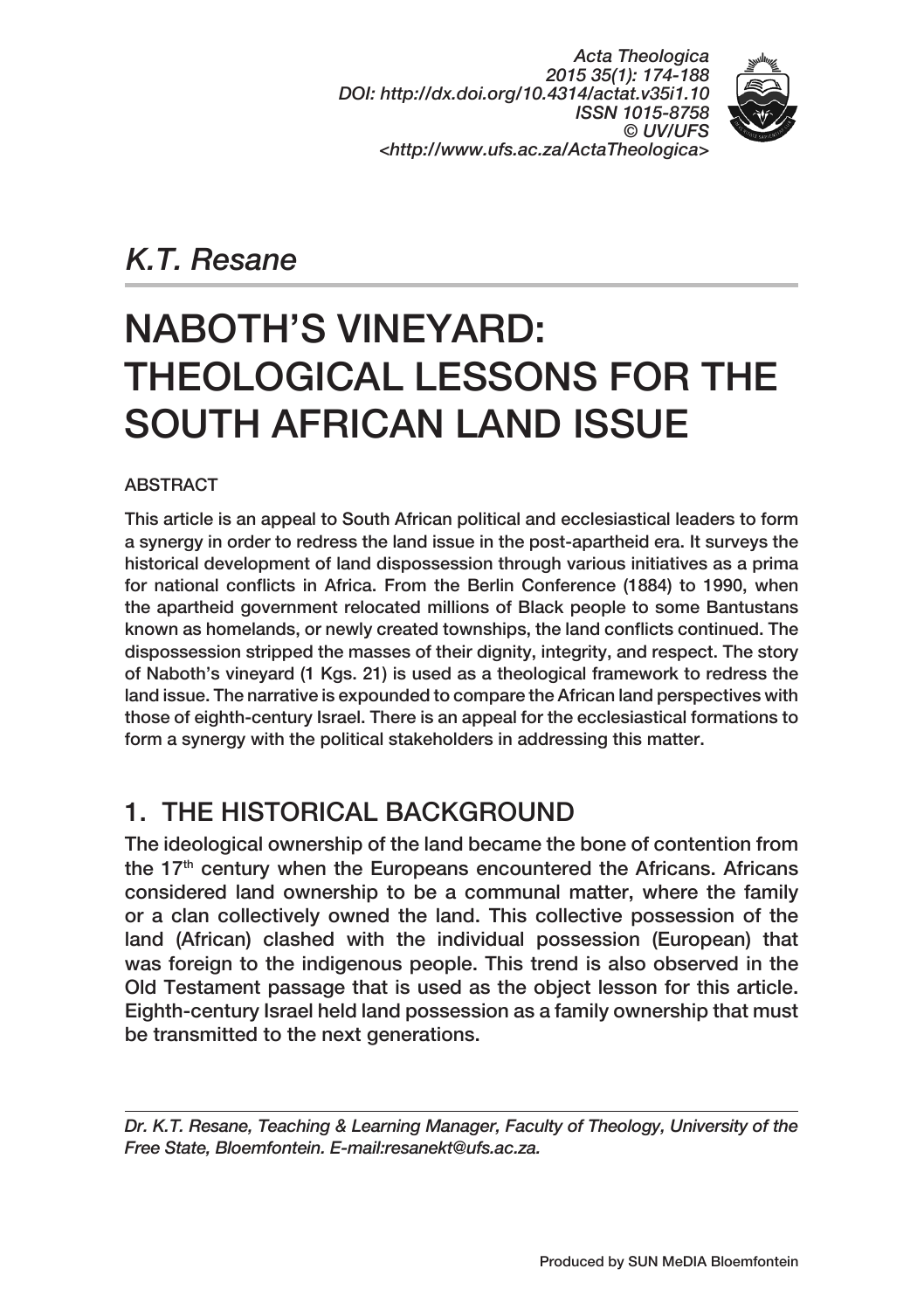#### Acta Theologica 2015: 1

One of the salient features of the 19<sup>th</sup> century was known as the scramble for Africa. By that time, the European powers laid claim to nearly all of Africa. Each colonising power claimed some element of power and influence. Competition was rife and conflicts became inevitable. Negotiation was sought to abate the tensions and conflicts. The reality was realised in the latter part of 1884 when a conference was convened in Berlin. This conference birthed the current politico-geographical map of Africa:

In November 1884, the imperial chancellor and architect of the German Empire, Otto von Bismarck, convened a conference of 14 states (including the United States) to settle the political partitioning of Africa. Bismarck wanted not only to expand German spheres of influence in Africa but also to play off Germany's colonial rivals against one another to the Germans' advantage. Of these fourteen nations, France, Germany, Great Britain, and Portugal were the major players in the conference, controlling most of colonial Africa at the time.1

The French occupied most of West Africa, whereas the British occupied the east and the southern part of the continent. The Belgians acquired the vast territory in the centre of the continent – what was later known as the Congo (modern-day Democratic Republic of Congo). The Germans held four territories (Tanganyika, Cameroon, Togo, Namibia) in each of the four regions, whereas the Portuguese held a small colony in West Africa (Guinea Bissau) and two large ones in southern Africa (Mozambique and Angola).

The Berlin conference authorised the colonial powers to superimpose their domains on the African continent. By the dawn of the  $20<sup>th</sup>$  century, Africa was a battleground for minerals, greedy acquisition of land, and the insatiable market for western colonisers. The land possession and repossession became a political hot potato, which the Independence Movement of the 20<sup>th</sup> century had to address. The majority of the conflicts of the past three to five decades in Africa can be attributed to land conflicts. This fact recalls the conflicts in Sudan, Somalia, Rwanda, Zimbabwe, Liberia, Côte d'Ivoire, etc. The unhidden fact is that

[l]and was a major issue in the post-election outbreak of violence in Kenya in 2007. Nor should we forget that South Africa was in the early 1990s a post-conflict state, and that land was and remains a fundamental element of conflict within the state (Home 2011:4-5).

<sup>1</sup> The information from http://wysinger.homestead.com/berlinconference.html [2014, 22 July] does not carry the author of the articles on the websites. It is a corporate historical site.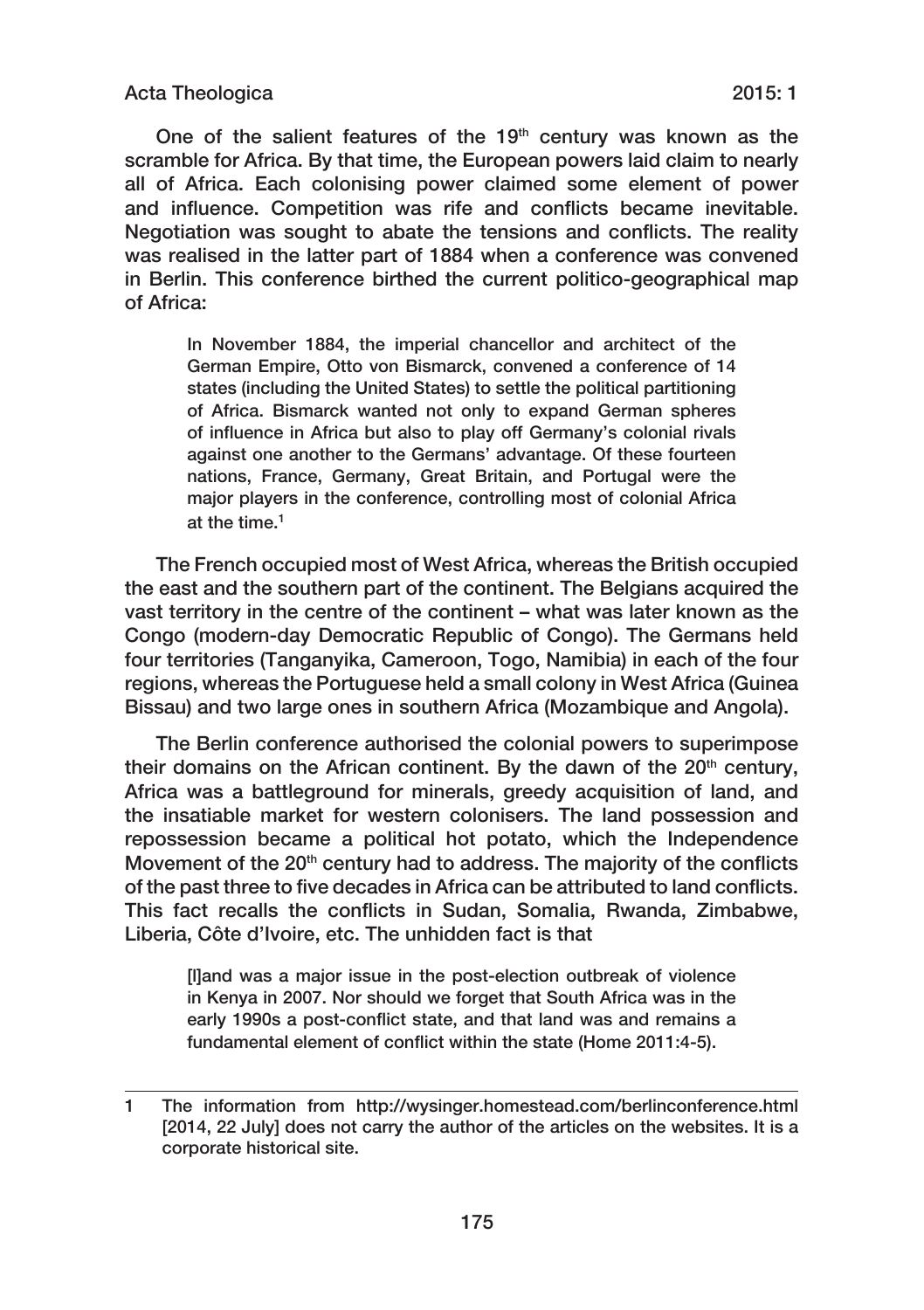In South Africa, the dispossession process by European settlers started in the 17<sup>th</sup> century. The indigenous societies lost their land, as the dispossession process played a key role in creating a racially polarised and unequal society. The Glen Grey Act (1894), The Native Land Acts (1913 and 1936), dispossessed and disempowered the indigenous Africans of the land ownership. The situation was exacerbated between 1948 and 1990 when the apartheid government relocated millions of Black people to some Bantustans known as homelands, or newly created townships. The so-called Black spots were removed and resettled in these racial zones. This was known by the then media of South Africa as "forced removals".

Consequently, the

productive land was lost and the small-scale farming that helped rural households to survive was undermined. In contrast, white commercial farmers were given massive financial support and subsidies, and over time they became highly productive (Cousin 2013).

The post-apartheid era faces the land-issue dilemma. There appears to be no way to annul apartheid and its fruits such as poverty, inequality, etc. without addressing the land issue. In 1991, the then state president F.W. de Klerk stated:

Of all the processes which have brought about the inequitable distribution of wealth and power that characterises present-day SA, none has been more decisive and more immediately important to most black South Africans than the dispossession of land (Dlamini 2010).

Land issues have played a key role in the history of South Africa, and their successful resolution is crucial for stability, democracy and development. The new democratic government had to devise some legislative policies and procedures of land redistribution and restitution. The uneasiness this caused, especially to those who owned the farms during the era of Black spots relocation, became so great as to receive some backlash. Land plays a crucial role for Africans. Land ownership is the pillar of ego, dignity, and hope upon which one's humanness relies.

### 2. THE LAND ISSUE: THE DILEMMA FOR THE NEW DEMOCRATIC SOUTH AFRICA

The period 1990-1994 was the stage for the dismantling of the apartheidcreated land distribution and occupancy. By that time, the apartheid regime had already balkanised South Africa into 11 territories. These were the greater South Africa for Whites, Coloureds, Indians and some privileged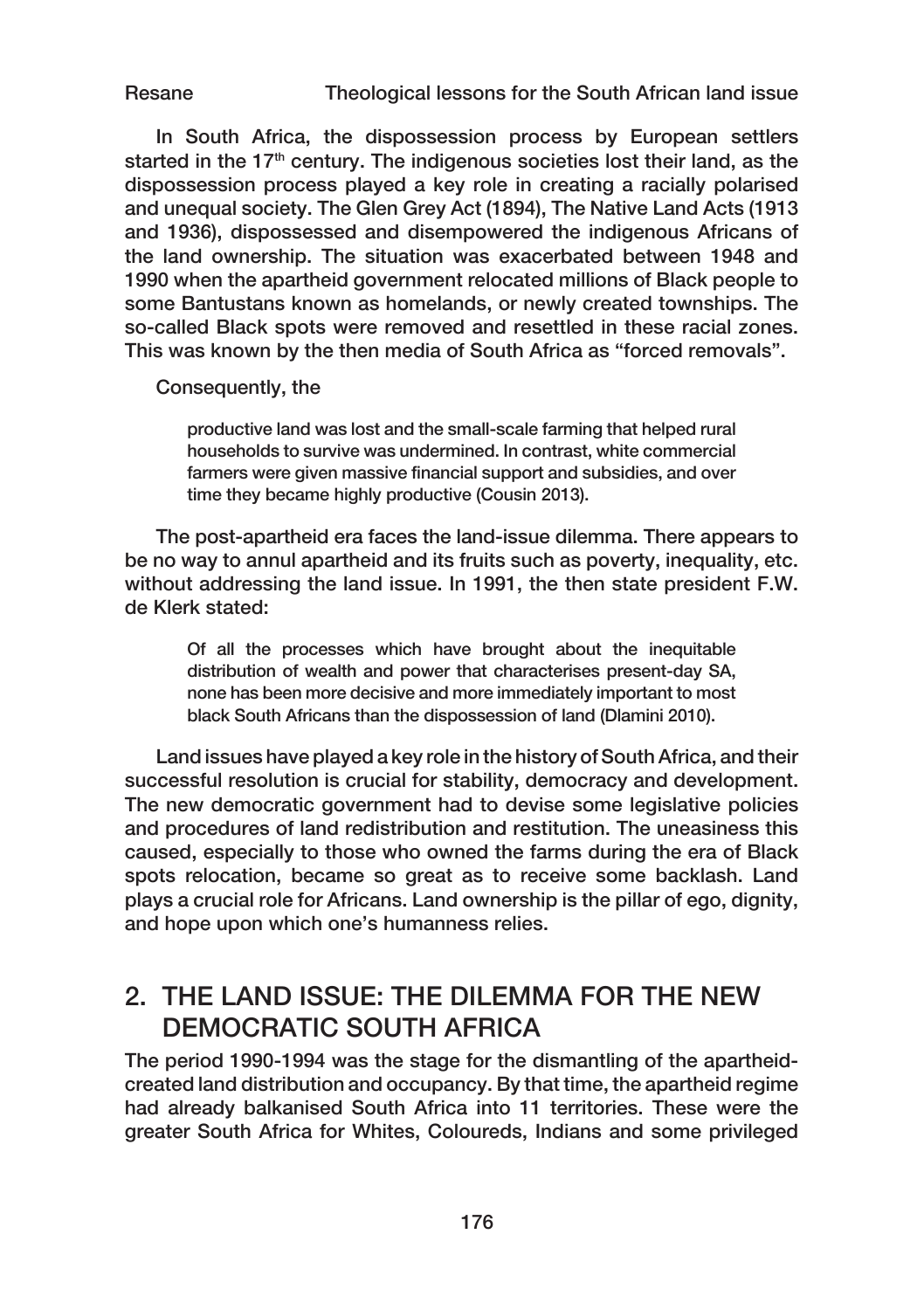Blacks; the four "independent" states of Transkei, Bophuthatswana, Venda, and Ciskei, and the six Self-Governing Territories of Gazankulu, KwaZulu, Kangwane, KwaNdebele, Lebowa, and QwaQwa. The independent states and the self-governing territories, derogatively labelled Bantustans, were the vast, but sporadic rural areas set aside for the Black people in their tribal or ethnic conglomerates.

The De Klerk government led to the dismantling of apartheid by spearheading the Abolition of Racially Based Land Measures Act (1991). This piece of law was the orbit of notorious land denial laws such as, among others, Group Areas Act (1966), and the Land Acts (1913 and 1936). Throughout the history of the country, colonization, segregation, and apartheid have dispossessed Non-Whites of their aboriginal rights to land. Until 1991, this land had been either reserved for White settlement, or held as state land. The results of this long period of discrimination resulted in 20% of the population holding 87% of the land. Before any land reform could be considered, it was necessary to initiate the ongoing process of land restitution whereby the forced removals of the past could be rectified. This was never presumed to be a simple endeavour, and a balancing act ensued between the various diverse ethnic groups, many of whom could claim to have been dispossessed from the same region at different times in history (Hodson 1996).

The Commission on Land Allocation was initially established in 1991 to deal with restitution in relation to state land; it was granted the power to make direct orders in 1993. The government of the national unity in 1994 was faced with a challenge of passing the legislation known as the Restitution of Land Rights Act (November 1994). The aim of this legislation was to repeal the discriminatory land legislations of the past. As a result, the Land Claims Court was also established in 1996, and together with the Commission, is the instrument for dealing "with all cases arising from the actions of the state since the enactment of the Natives Land Act of 1913" (Christopher 1995).

The Land Claims Court specialises in dealing with disputes that arise out of laws that underpin South Africa's land-reform initiative. These include land-related legislations such as the Restitution of Land Rights Act (1994), the Land Reform (Labour Tenants) Act (1996), and the Extension of Security of Tenure Act (1997). The Land Claims Court has the legal authority almost similar to that of the Supreme Court. The appeals are heard by the Constitutional Court. The remedies available to the claimants are:

- an order of restoration where feasible:
- when restoration is not feasible, a determination of compensation, and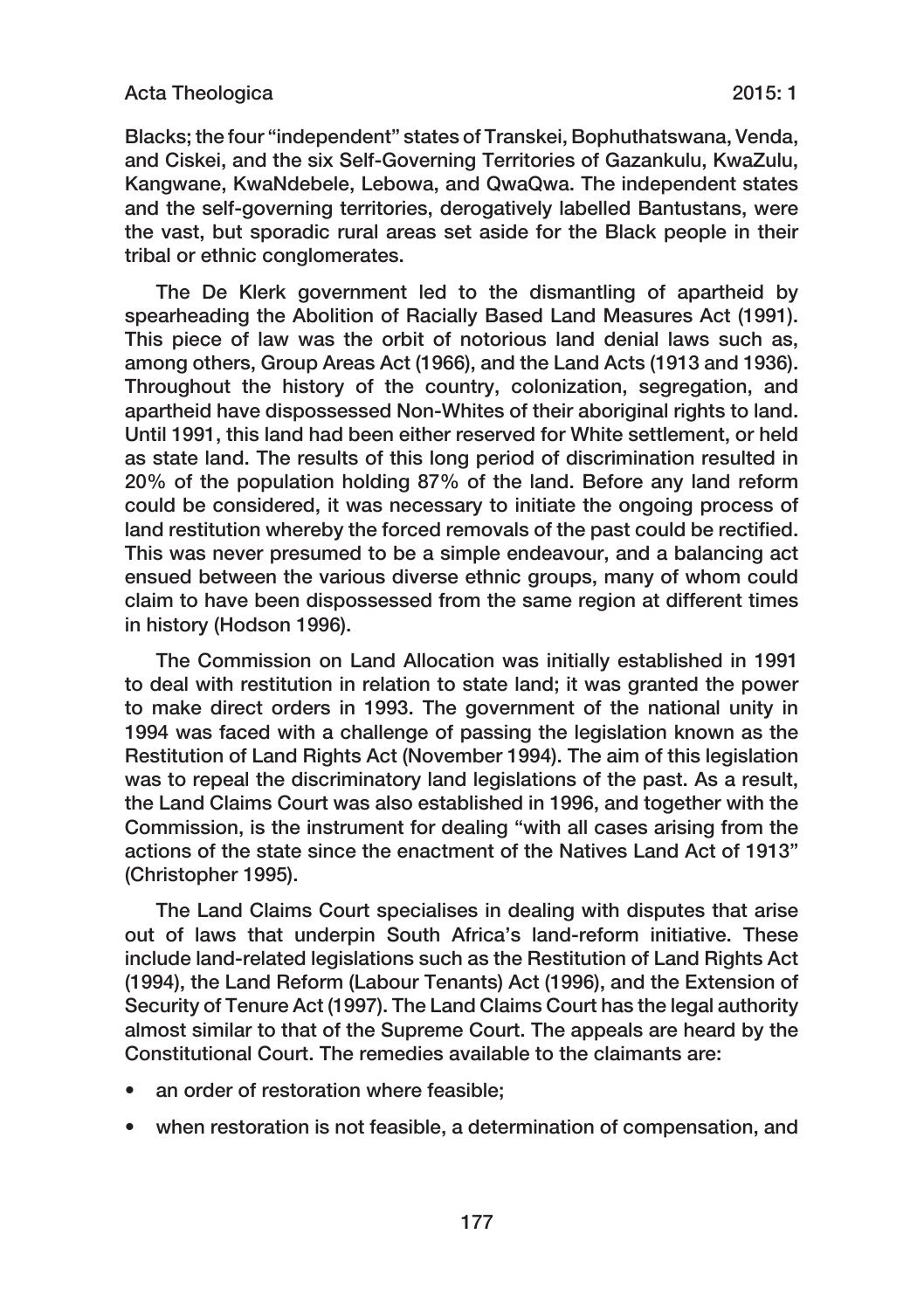• the granting of an appropriate right in available state or public land where feasible and any other appropriate remedies (Hodson 1996:13).

These remedies were expected to lead to the acquisition of land. The deadline was reached (1998), but only 90% of the land claims were either scrutinized or settled. In 2013, the South African government intended opening the process of land claims again. On 24 February 2013, the Minister of Rural Development and Land Reform, Gugile Nkwinti, told *The New Age* newspaper and media at large:

The department would like to reopen the process to allow those who missed the first deadline some few years ago to get on board … There were still issues about the racial identity of those who owned private land … it was not clear how many people in each race group owned land.

On 14 August, the Minister launched the reopening of the land claims process in East London, Eastern Cape:

The move follows the promulgation of the Restitution of Land Rights Amendment Act which was signed into law last month. The previous window closed in 1998 and left claims of many communities not yet lodged (SAPA Press Release).

## 3. AFRICANS AND THE VALUE OF THE LAND

Like the ancient Israel of the eighth century, Africa believes that

a person's independence, identity and civil rights are connected to his ownership of land and his family. These 'possessions' accord to him a 'place' in society (Engelbrecht *et al.* 1987:53).

Land is a livelihood of survival and progress in life. Africans find meaning of life in the land. It offers and facilitates some form of dignity, integrity, and ego towards prosperity. To be robbed of the land is to be stripped of selfhood. Land is a priceless possession that provides meaning to life. Professor Boone (2014) addresses the issues concerning the relationship between land rights, ethnicity, and conflict in Africa. She admits that the relationship between land rights, governance, and violence in Africa is far more complicated than much conventional wisdom and existing research suggests. She alludes to the fact that Africans' meaning of life revolves around the ownership of the land. The land is ontologically significant and is the primary driver for the African human ego. The spiritual realm cannot be divorced from land and its significance. Chimhanda (2014:36) rightly asserts that "the holistic religious orientation in creative dialogue with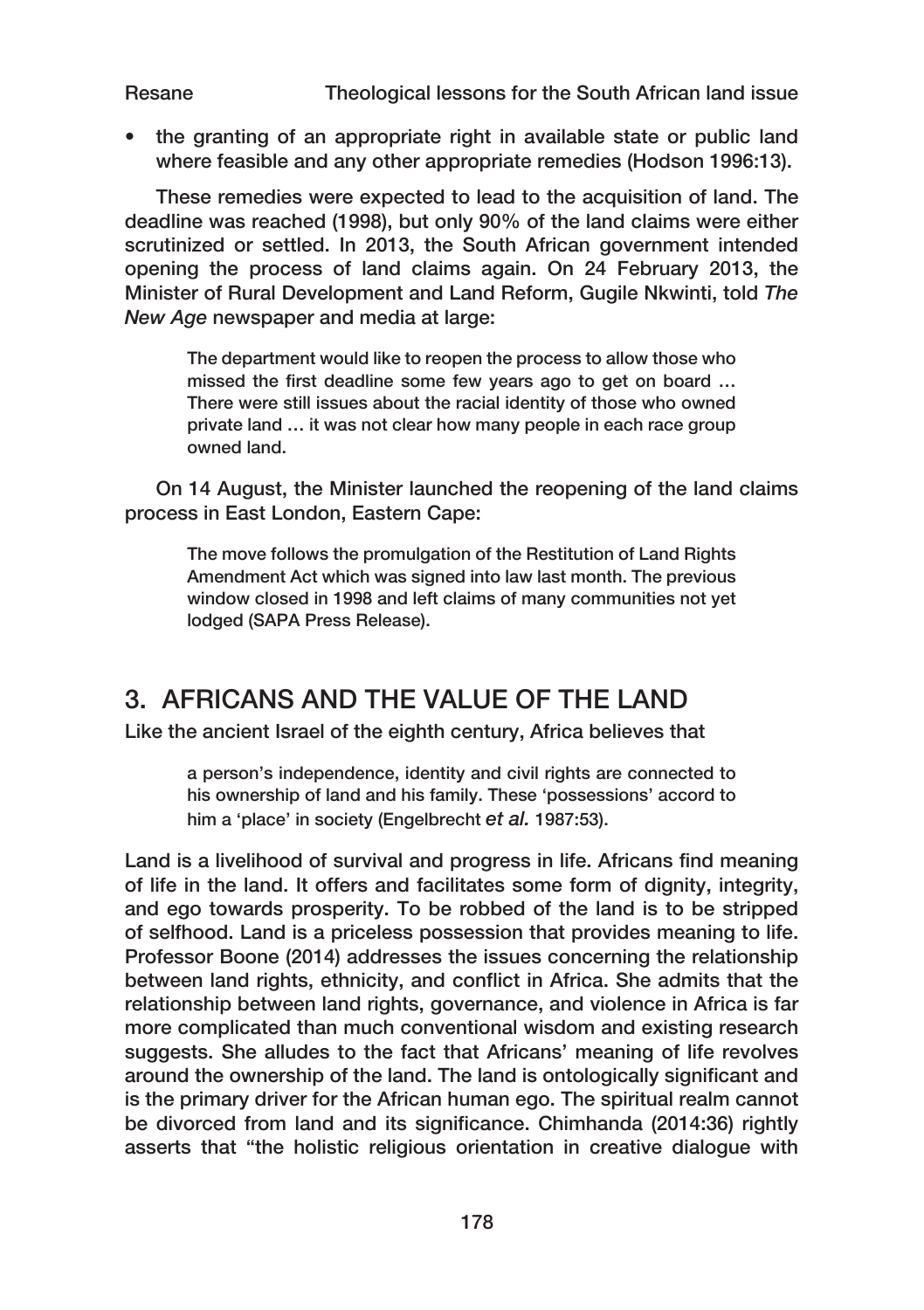#### Acta Theologica 2015: 1

Christianity acknowledges the ontological and sacramental value of land". The African land world view is intertwined with human dignity and integrity. Land is deemed as an equitable gift from God to humanity. It serves as a platform or an arena on which one has to address the basic life challenges such as food, shelter, survival and religious expression in general.

Land as a gift from God … is a holy and catholic space from which all people and other created reality emerge, grow and return at death … Land is communal, spiritual, sacramental, healing and eschatological (Chimhanda 2014:37).

The African world view of the land is that land is the space in which all created things exist and move as absolute space. It is viewed as a spatial dimension of the divine Being. African socio-religious dogma about land is in line with the *makom kadosh* tradition – the Jewish traditional belief that viewed the land as a holy and absolute space where God in his glory (*shekinah*) dwells. Land is thus viewed as the "absolute space … which is the direct presence of God in the whole material world and in every individual thing within it" (Moltmann 1997:154). The land is the space for formation of humans-creator-creation relationships. The landless masses always find it difficult to express their life out of their land. It is for this reason that some South African farmers refuse their labourers to bury their dead on their farms. Africans connect with the Superior Being through the dead; hence, the regular pilgrimages to where their dead lie. In some instances, the labourers refuse to vacate the farms and leave their dead behind. Those with some biblical literacy will argue and appeal to Jacob's plea for burial with his ancestors in the field of Machpelah in Canaan (Gen. 49:29-50:14), and Joseph's plea for his bones to be carried to the promised land (Gen. 50:25). The land is a religious space where the deceased and the living connect. Abandoning the ancestral land is *anathema.*

### 4. THE NABOTH'S VINEYARD NARRATIVE IN EIGHTH-CENTURY ISRAEL

The arena of events regarding Naboth's vineyard focuses on socio-political life in the Northern Kingdom, widely known as Israel. This consisted of the ten tribes that seceded from Jerusalem under Rehoboam, by the rebel leader, Jeroboam. The Northern Kingdom was not controlled by a particular dynasty like that of the Southern Kingdom under the Davidic dynasty.

While the Northern Kingdom was steeped into the Mosaic traditions, the Southern Kingdom embraced the structural government as a way of political stability. The perceptions of social justice in the South were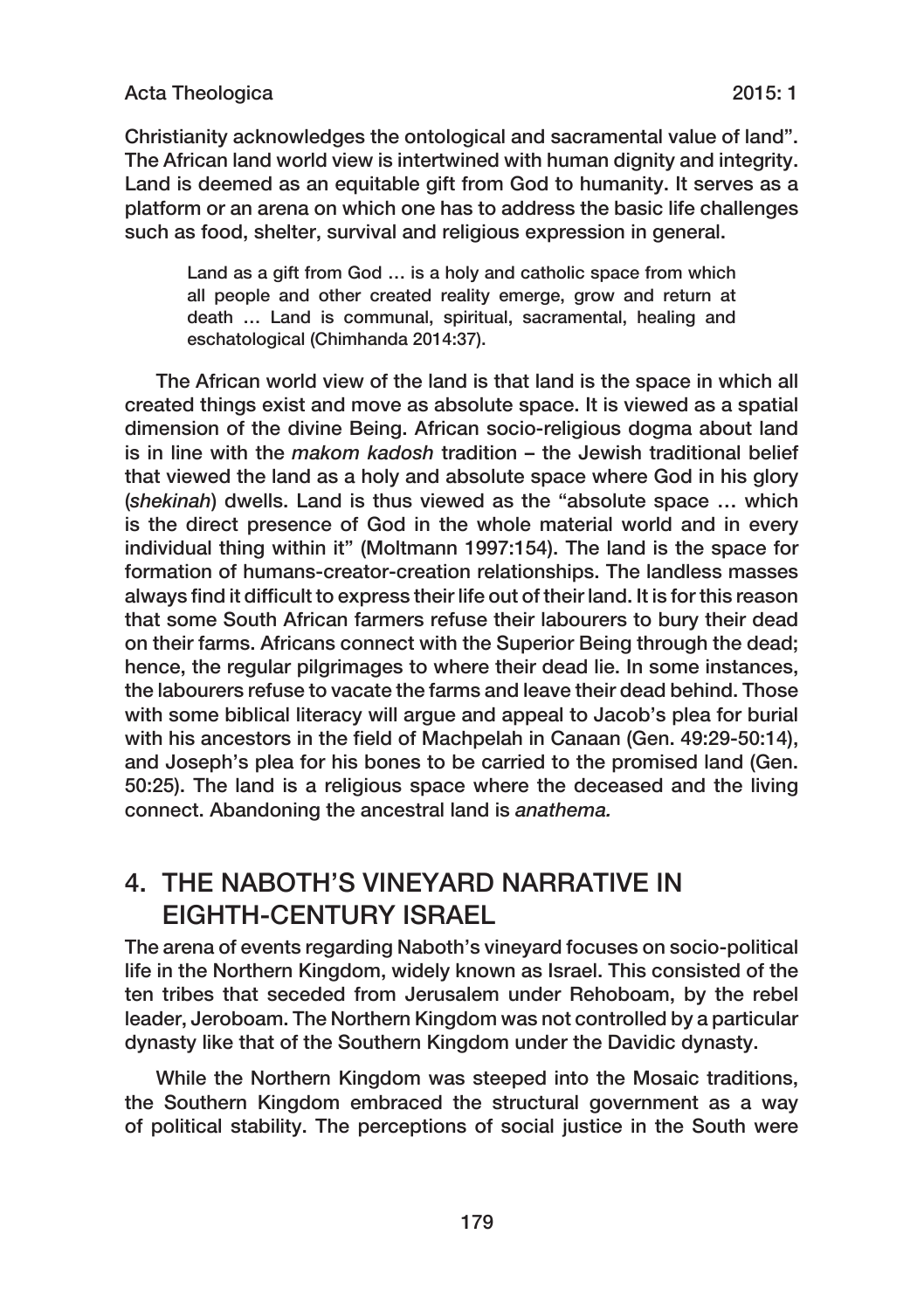### Resane Theological lessons for the South African land issue

intertwined with the nationalist theology. This nationalist theology embraced the protection by Yahweh based on the cultic centre (temple), the Zadokite priesthood inaugurated by David and, above all, the Davidic dynasty. "The king was viewed as someone who had been placed in office by Yahweh himself" (Engelbrecht *et al.* 1987:48).

The king of the north, Omri, introduced the syncretic laws that combined Baal worship and Yahweh's allegiance. His son, Ahab, and his wife, Jezebel, "continued to compete with the law of the Lord until finally the law of the Lord was almost forgotten and Israel was wiped out as a nation".2 Corruption, chaos, and idolatry dominate the history of these two kingdoms. In the words of Linville (1998:197), "the people of Israel did not change their heterodox ways".

The eighth century was a time of dynamic socio-economic development. King Omri spearheaded the civilisation when he took over the reign over the nation that was politically threatened, geographically uninviting, domestically divided, and religiously syncretic. Ahab expedited national development where Omri ended. Under his rule,

the social problems of the state were to be aggravated by the process of urbanisation: when the farmers were driven from the land by a variety of factors (Deist 1987:79).

Expansion in Jezreel positioned King Ahab's palace closer to the traditional farming land.

The Baal worship, which encrusted the religious life of Israel, was at its zenith. This Phoenician religion had been a competitor with Yahweh. Ahab was enticed into this religion, and this was enhanced by his idolatrous

Phoenician wife, Jezebel, champion of foreign culture, a woman as imperious and able as she was vindictive and unscrupulous, was his undoing (Lockyer 1971:156).

In his apostasy, Ahab's greed overshadowed the laws of God regarding land ownership. He never questioned "Naboth's property rights, which were guaranteed to him by the testament (21:4)" (Payne 1982:111). He failed to recognise the divinely established title to the property that Naboth possessed. His proclivity towards the Phoenician religious and ethical laws made him compromise the Mosaic laws regarding the land.

The Northern Kingdom with its Mosaic doctrine viewed land ownership with a great regard and esteem. Their consciences rang with commandments

<sup>2</sup> This is a corporate website containing information without authors. [Online.] Retrieved from: http://www.landreform.org/be4.htm [2014, 20 August].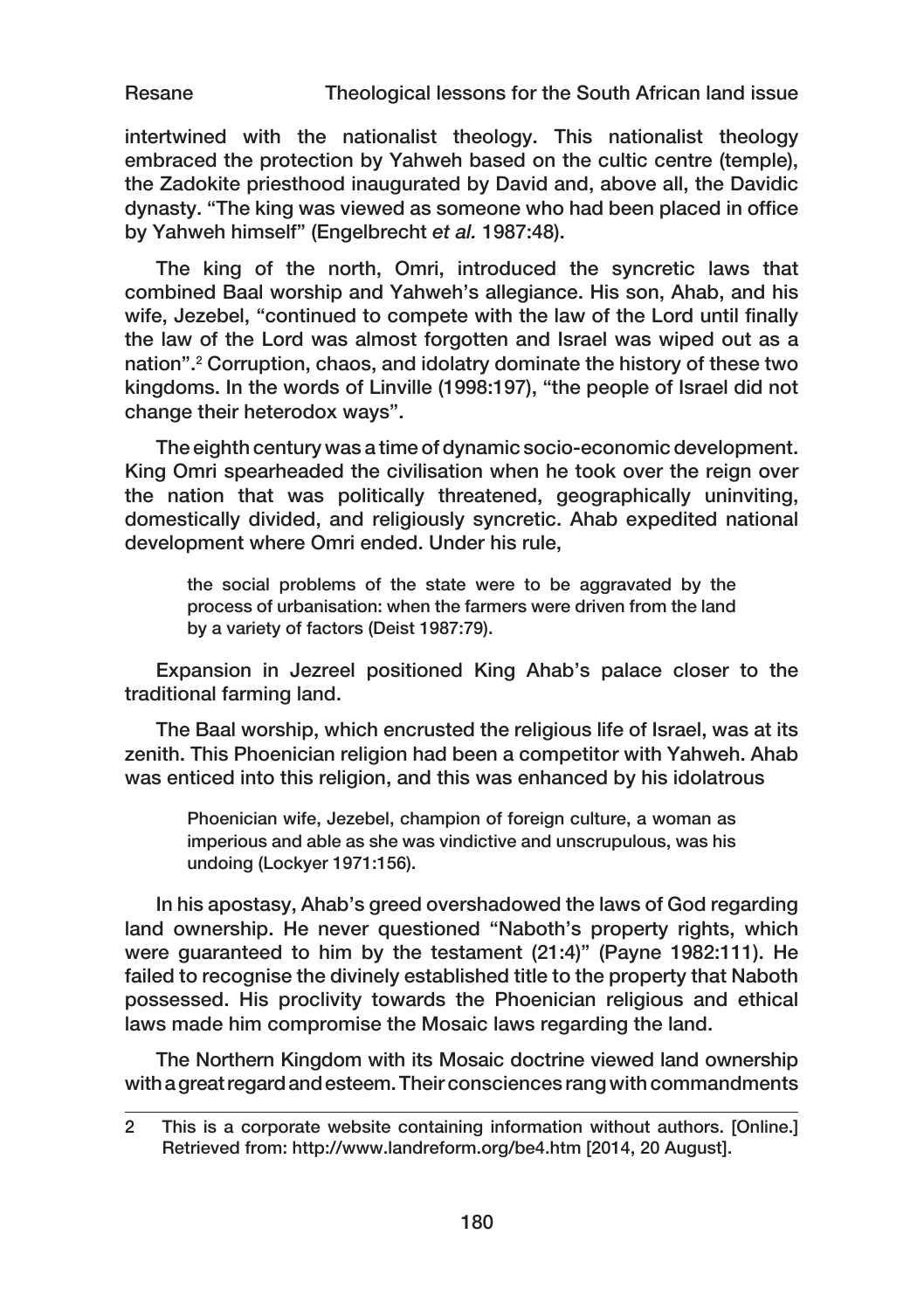#### Acta Theologica 2015: 1

such as "The land must not be sold permanently, because the land is mine and you are but aliens and my tenants" (Lev. 25:23), and "No inheritance in Israel is to pass from tribe to tribe, for every Israelite shall keep the tribal land inherited from his forefathers" (Num. 36:7). Generally, the central theme of the theology of the land was "the divine ownership and divine gift" (Wright 1990:23). It was for this reason that, when Ahab offered an exchange of land for another, Naboth responded negatively. He viewed the sale of his ancestral land as the transgression of God's law. The statement: "The Lord forbid that I should give you the inheritance of my fathers" was an appeal to Yahweh's protection from selling his inherited land.

This can be interpreted as an expression of Naboth's sincere piety and fidelity to the traditions of his people – a tradition in which evidently he believed that he could not sell his inheritance (Cronauer 2005:127).

According to Gray (1977:439), the attitude of Naboth regarding his ancestral land reflected the solidarity with his family and the freedom he needed to enjoy depended on the ownership of the land. Naboth's reply

epitomizes the sense of responsibility to one's ancestors that shaped an Israelite's use of the land. He was not the sole owner, it belonged to the whole family line (Wright 1990:152).

This doctrine was understood as God being the owner of the land, and that He generously entrusts it to humanity for stewardship and utilisation for livelihood. The land could only be transacted to the kinsman redeemer, who will hopefully return it to the rightful owner in the Year of Jubilee (Lev. 25:25-27). It is clear that Ahab and Naboth, though they were the Jezreelites, were not blood relatives to allow the sale transaction of the immovable property. Naboth's "refusal to sell was based upon his fidelity to these traditions" (Gray 1977:439). It was not out of rudeness or disrespect that he refused the sale transaction. It was due to the binding Mosaic doctrine regarding land possession and ownership.

The religious values and convictions were automatically affected by the social changes. Inevitably,

the state was now geared to the principles of overproduction and trade, whereas the traditional (religious) values continued to reflect a subsistence economy. This led to violent action by the state, as in the case of Naboth, whose property was confiscated with a view to consolidating agricultural land into economically more viable units (Deist & Le Roux 1987:86).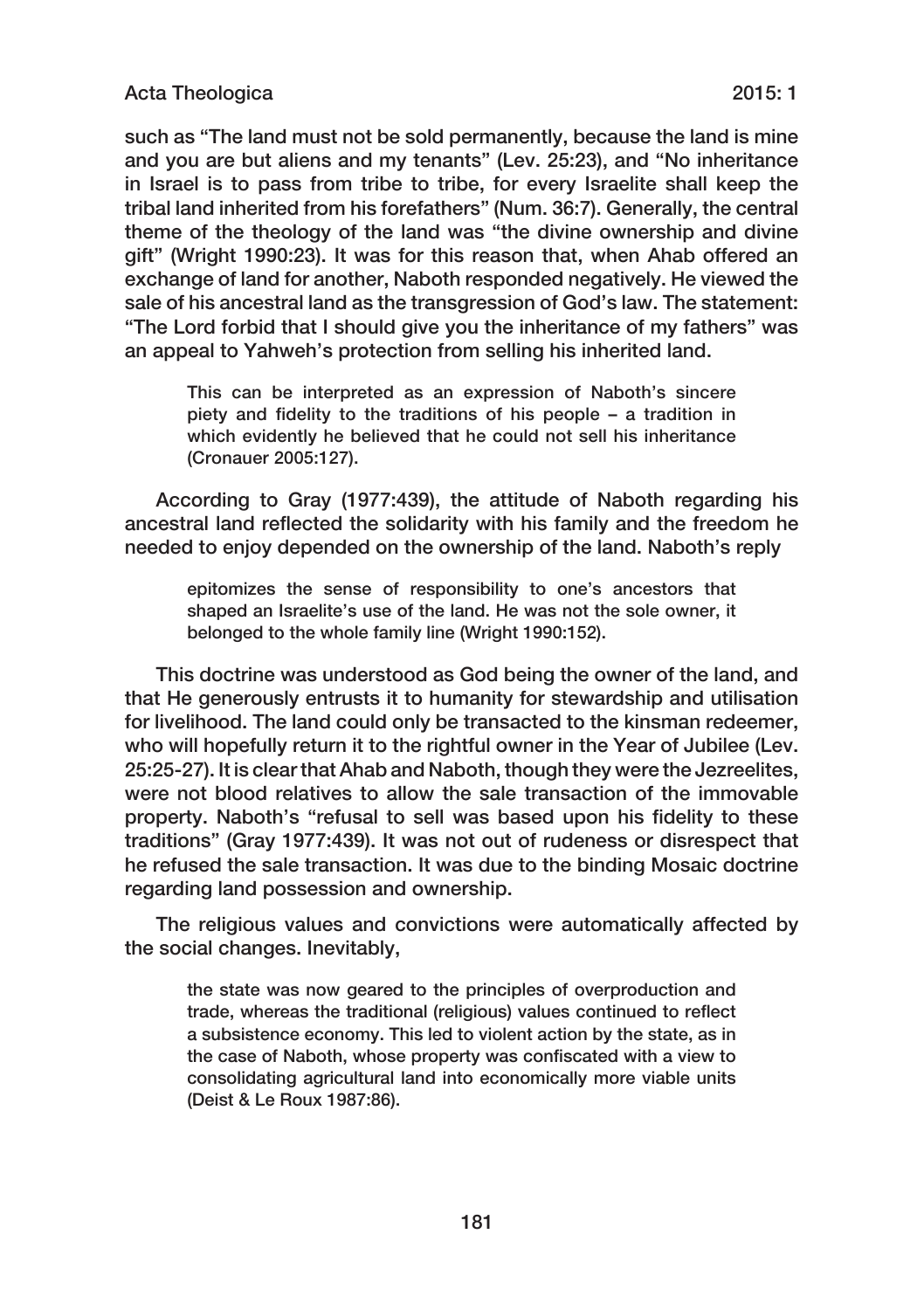Resane Theological lessons for the South African land issue

The lust and greed for land deeply dyed the social justice system of the Northern Kingdom. The Phoenician cultural system treated land as a commodity, not as an inheritance. The foreign cultural law was applied to annul God's law. Ahab's greed for the land and Jezebel's application of Phoenician law to Israel became the climax for Ahab's downfall. The illegal invasion of the land was executed through lies, deceit, and murder.

Eighth-century prophets such as Amos (2:6), Hosea (13:4-6), and Micah (2 & 6), in particular, focused their ministry on greed and land-grabbing enterprises. These prophets' theological perspective was that the "historical land gift tradition is integrally related to the demands of the relationship between Israel and Yahweh" (Wright 1990:25). The prophetic sentiments were ringing soundly at the time:

You have observed the statues of Omri and all the practices of Ahab's house; you have followed their traditions … (Mic. 6:16).

They covet fields and seize them, and houses, and take them. They defraud people of their homes, they rob them of their inheritance (Mic. 2:2).

### 5. THE CURRENT SITUATION: A POLITICAL HOT POTATO

There is no doubt that the land issue is emotional. The conversations regarding land in South Africa have become emotive and sensitive. The bottom line is that land was and remains a fundamental element of conflict in South Africa. The following extract captures the sentiment of people affected by the slow pace of land reform:

The desire for land remains a persistent theme amongst South Africa's rural poor and urbanized unemployed population. This has been the case for the urban-based with no access to secure plots (or even semi-urban farm land). Those living on communal land have expressed the shortage of land for the number of people living there. Farm workers and labour tenants are, furthermore, increasingly confronted with evictions due to new labour and land laws, that are (ironically) aimed at protecting their rights. For the long-term unemployed and those without formal employment, access to land is often a last alternative. The slow pace of settlement of restitution claims and the limited number of land redistribution projects raise concerns amongst this group (Anseeuw & Alden 2011:36-37).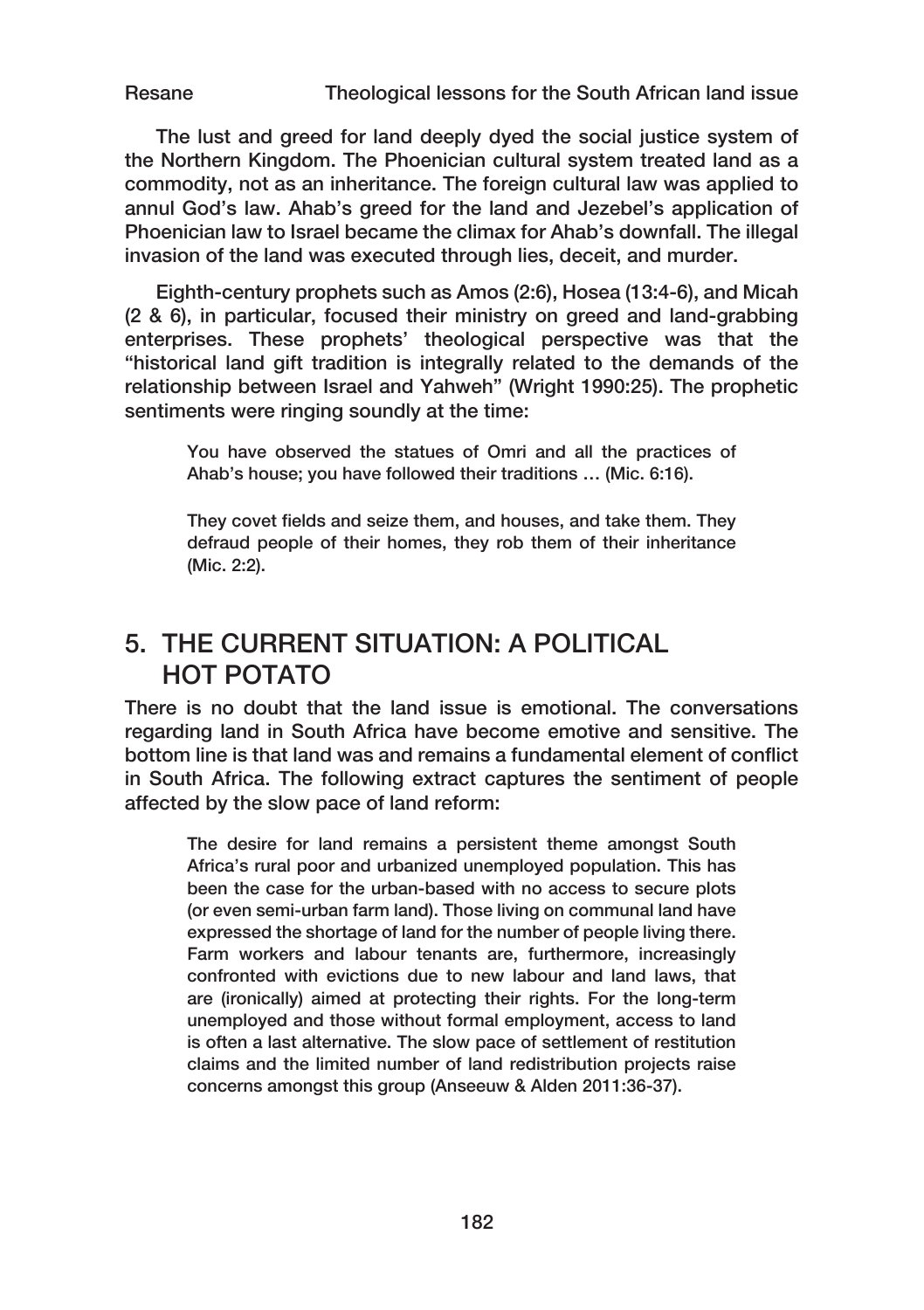As far back as 2005, the then Deputy President of South Africa highlighted that "the pace of (land) restitution has been negatively influenced by the 'willing buyer/willing seller' principle" (Anseeuw & Alden 2011:28). Between 1999 and 2004, the aborted GEAR Policy shifted the focus of land reform. The promotion of subsistence farming was effectively shelved and the development of an emergent commercial farming sector became the over-arching priority. The land reform no longer focused on the transference of land to the Black people to promote self-sufficiency. The land reform instead created and promoted some structured small-scale commercial farming sectors. This was aimed at improving farm production, revitalising the rural environment and creating employment opportunities. As can be expected, "the impact of this change in government policy was especially felt in the land redistribution and land tenure reform programmes" (Anseeuw & Alden 2011:30).

There was a mixed reaction from the African National Congress (ANC) and Economic Freedom Fighters (EFF) on the 30 June 2014 when President Jacob Zuma signed into law the restitution of land rights amendment bill and the property valuation bill. ANC saw this as a victory for millions of South Africans dispossessed of their land as a result of past discrimination. Their spokesperson, Zizi Kodwa, hailed it as a "bold and decisive step that expresses the urgency for comprehensive land reform expressed by the people of South Africa" (Kodwa 2014). In the same press release, the EFF labelled this move as unethical and expensive, as it distorts the history of land dispossession, and continues to divide the people into ethnic groups instead of equitable distribution. Their student command team leader from the University of Pretoria, Jaco Oelofse, told South African Press Association (SAPA) on 5 September 2014 that "the land was violently stolen. There should be no compensation, it must be given back to the rightful owners" (Oelofse 2014). This clearly shows the tug of war between the government and the radical politics (revolutionaries) of South Africa regarding the land. There is a thin line between the proponents of justice and the victims of the same justice. Caution and radicalism are at loggerheads. The ideological clashes delay the process. The victimised masses are at the receiving end of the politics of power. The detached involvement has become normal politicking of the day.

The question still remains: Who is a winner in this battle for the land? The land claims have recently been opened and it is of great interest to see the process unfold. Ultimately, the current government does the crisis management of Ahab's greed (the past colonial and apartheid regimes). Jezebel, his wife (radical politicians whose ego is to devise some disruptive laws), is out to accuse the innocent dispossessed for treason and murder. Naboth (the victims of land grabs) are dying of starvation, shame, and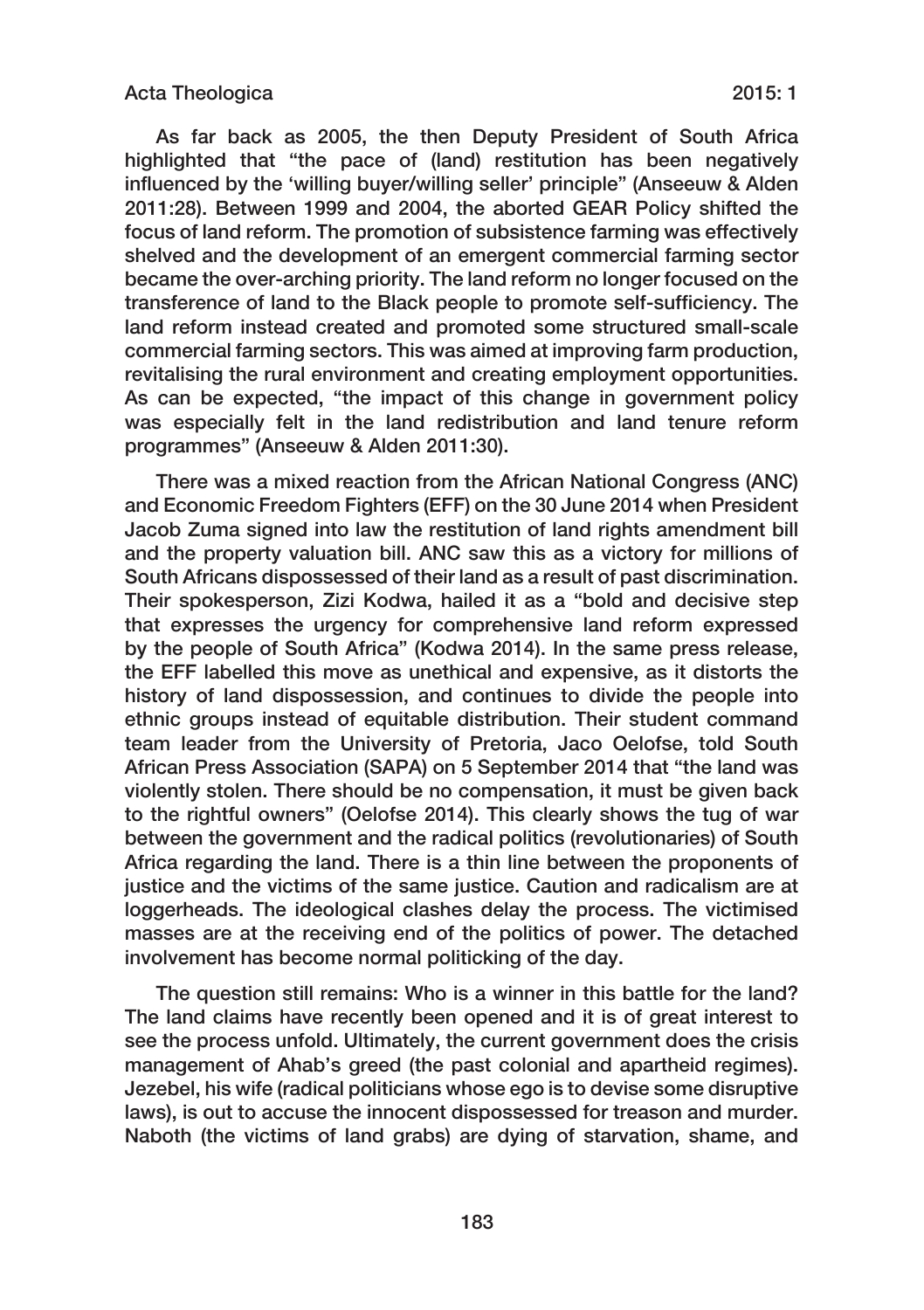disrespect, because what gave them meaning was dispossessed from them, takes time to come to them.

### 6. THEOLOGICAL LESSONS FOR SOUTH AFRICAN LAND ISSUE

The results of the land policies in South Africa left many people dispossessed and without a viable means of livelihood. The majority of the people were banished to the arid and unarable territories (Bantustans). These areas were without significant industrial development. Of the land, 87% was allocated to the White minorities and 13% to the Black majority. The scenario of Micah's era, where the social elite occupied the influential positions of power, repeated itself in South Africa, from the inception of the Glen Grey Act (1894) to the Land Act (1936). The spirit of Ahab dominated the affairs of the government of the day. The colonial elite amassed massive areas of land for their benefit at the expense of the indigenous inhabitants who were defenceless, disenfranchised, and marginalised. Greed for land occupation took over or ignored the property rights of the poor. Engelbrecht *et al.* (1987:52) concur that, like the political rulers of eighth-century Israel, they "misused their positions of authority for the sake of financial interests". The majority of the population was *defrauded of their inheritance*. They were stripped of dignity and meaning of life to make them the landless poor. The so-called Western civilisation and development, like in the days of Omri and Ahab, undermined the people's property rights. The dispossessed opted for "The Lord forbid that I should give the inheritance of my fathers to you" and were forcefully removed and dumped into the designated areas. They lost dignity, civil rights, and respect. These are defined better as that, if someone loses these, he "in fact loses his human dignity and is bereft of independence and self-reliance. From then on his life is in the hands of others who can capriciously use or abuse him" (Engelbrecht *et al.* 1987:53). The majority of the apartheid legislations are intertwined with land ownership and occupation. They are all designed to make the dispossessed a dependent or subsidiary.

The shortfall of the ruling elite of the time was the disregard of the comprehensive theology of social justice. They exploited the legitimate citizens in their economic field, which is the land. The text, Micah 2:1-2, enlightens the reader that they devised plans of how to exploit the majority poor to their advantage. Political authority and prestige were used to gain both economic and social privilege. Land was confiscated unlawfully to enrich the elite of the time.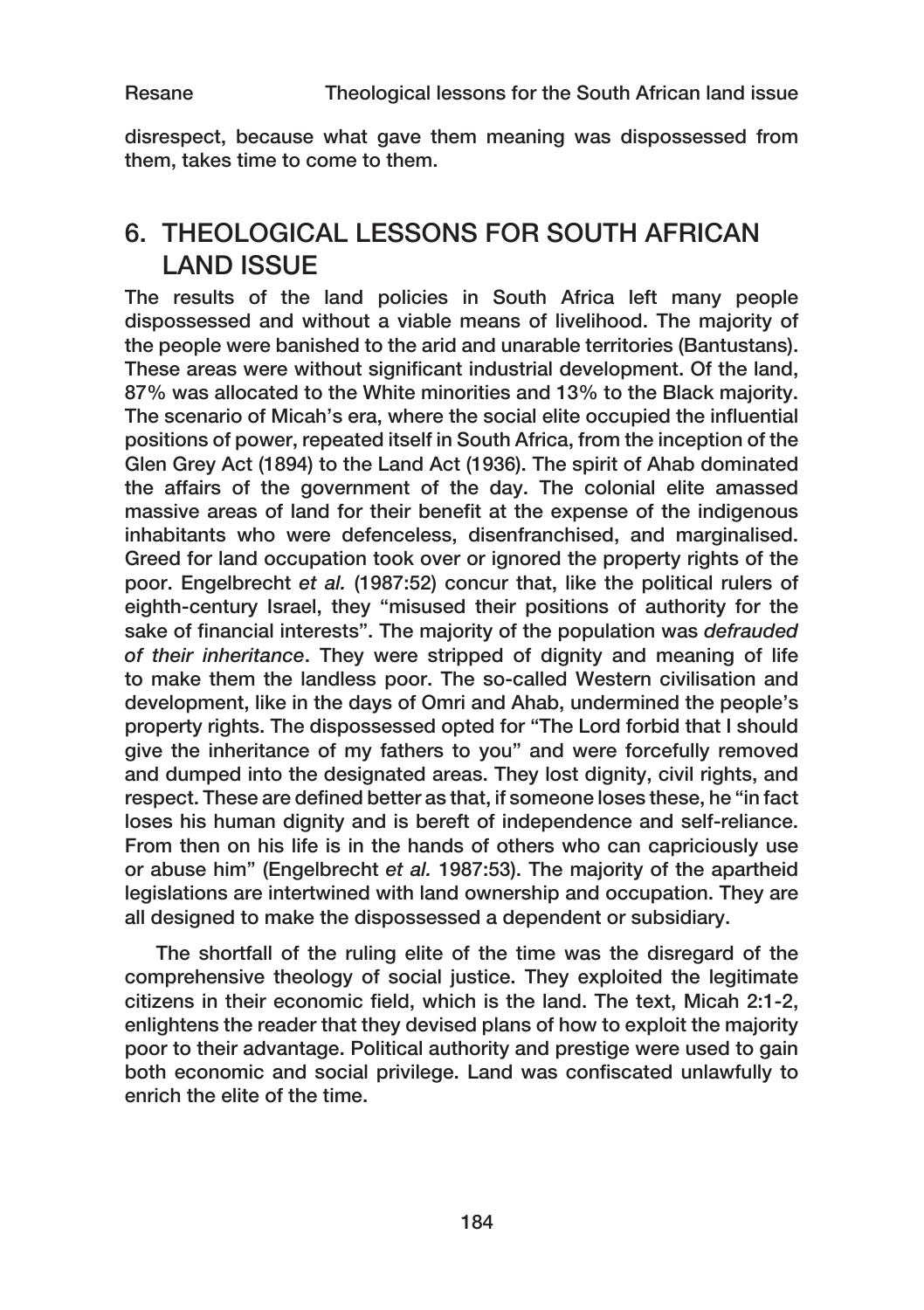### 7. CONCLUSION

The theological task is primarily to return to the biblical exposition about the land. Top of the list should be the willing or the voluntary steps towards land restoration. Restoration goes hand-in-hand with self-examination. The depravity of humanity and its lamentable consequence is all-encompassing. Both the perpetrator and the victim must realise their incapacity for self-redemption. They both have to acknowledge the historical injustice and in Christ-like manner enter into discourse that may lead to mutual understanding of land transaction. One cannot restore something and still hold onto it. On the other hand, one cannot coil into despondency and lull into victim mentality. Discourse about the land in theological circles is important. Negotiated settlement through discourse should be reached amicably. Remember the power of negotiations.

God chose language to communicate power … We use words to establish communion – or discord – among and within ourselves. The 'word' is the fulcrum of history, both personal and universal (Berghoef & Dekoster 1984:149).

All the extremes of political and ecclesiastical ideologies must hold to *canonical* truth as *hermeneutically u*nderstood in Naboth's vineyard narrative. All ideologies must be scrutinized by the *exegetical* and *hermeneutical* truth extracted from this narrative. The authentic liberation is based on this truth:

Truth, not ideology, liberates! Truth, not ideology, recreates! Truth, not ideology, takes constructive incarnation in progressive practice and socio-economic justice (Berghoef & Dekoster 1984:127-129).

It appears that the land discourses in the corridors of the political houses do not satisfy the victims. Incomplete justice is similar to justice denied. The ecclesiastical formations are mandated by Scriptures (Elijah's prophetic role to Ahab's government) to enter into some synergy to expedite the land restoration in South Africa. The land-restoration dialogue is cautioned to guard against leading South Africa into a totalitarian state, which embraces oppressive systems so brutal, so un-liberating, and so anti-human, that *realpolitik* (politics of power) cannot be balanced with *vox populi* (voices of the masses). Theological *orthodoxy* (sound opinion based on canonical rule) must carefully be balanced with *heterodoxy* (expression of human opinion ungoverned by canonical standards). The continuing dialogue, as difficult as it may seem, is a tool towards symphony regarding the land redistribution. It is true that "words guide praxis and weave the web of history" (Berghoef & Dekoster 1984:129).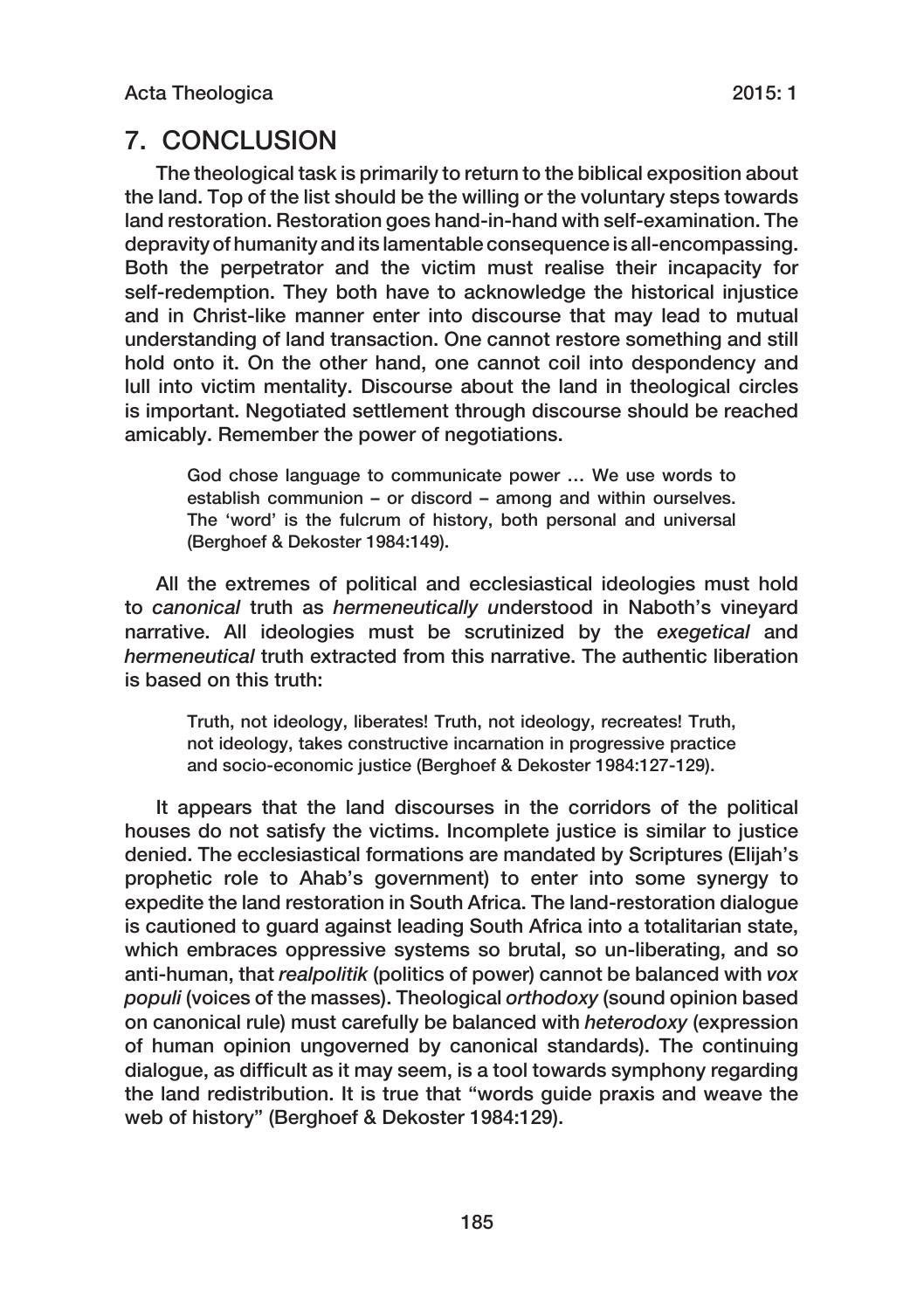Restoration involves renewal, revival, re-establishment, restitution, renovation, reconstruction or reproduction. It is all about putting back into a former position or returning the dignity that was lost. The theology of land restoration is restorative justice that brings reconciliation and prosperity. The prosperity in the land is dependent on the accessibility and utilisation of the land. The symbiotic relationship between the government and church formations can realise this. Then, "justice and shalom will kiss each other" (Lampman & Shattuck 1999:113).

It is, therefore, conclusively legitimate for the ecclesiastical communities to return to the *canonical* mandate of restorative justice. The dialogue regarding the land issue must continue, in order to forge justice and socioeconomic progress towards peace, prosperity, and patriotism.

### BIBLIOGRAPHY

#### Anseeuw, W. & Alden, C.

2011. *From freedom charter to cautious land reform: The politics of land in South Africa*. Discussion Paper No. 2011/1. Postgraduate School of Agriculture and Rural Development, University of Pretoria.

#### Berghoef, G. & Dekoster, L.

1984. *Liberation theology: The church's future shock*. Grand Rapids, MI: Christian Library Press.

#### Boone, C.

2014. *Property and political order in Africa: Land rights and the structure of politics.* New York: Cambridge University Press.

#### Chimhanda, F.

2014. African theology of land: A Shona perspective. *Journal of Theology for Southern Africa* 148:3-47.

#### Christopher, A.J.

1995, *Land restitution in South Africa*, 1991-94, *Land Use Policy* 12(4):247-279.

#### Cousin, B.

2013. Land reform in postapartheid South Africa – A disappointing harvest. [Online.] Retrieved from: http://www.lalr.org.za/news/land-reform-in-postapartheid-south-africa-2013-a-disappointing-harvest-by-ben-cousins [2014, 23 July].

#### Cronauer, P.T.

2005. *The stories about Naboth the Jezreelites: A source, composition, and redaction investigation of 1 Kings 21 and passages in 2 Kings 9. New York:* T. & T. Clark.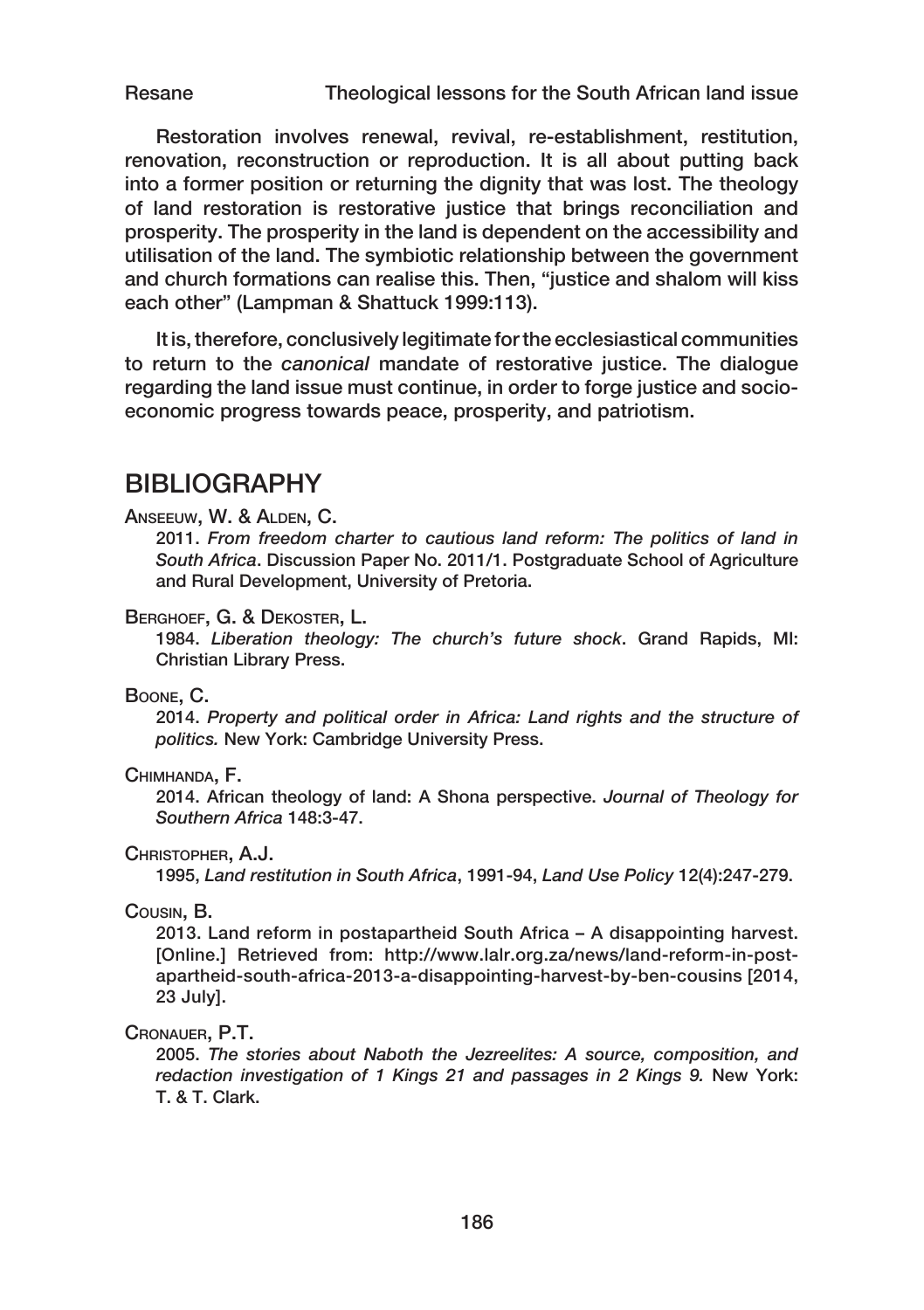#### Deist, F.E. & Le Roux, J.H.

1987. *Revolution and reinterpretation: The literature of the Old Testament*, Vol. 4. Cape Town: Tafelberg.

#### Dlamini, J.

2010. Was Natives Land Act South Africa's original political sin? [Online.] Retrieved from: http://www.bdlive.co.za/articles/2010/03/11/jacob-dlaminiwas-natives-land-act-sa-s-original-political-sin;jsessionid=0EFA622269BADC9 7845FADF22CDE96AC.present1.bdfm [2014, 23 July].

#### Engelbrecht, J., van Dyk, P.J., sebothoma, W.A. & strydom, J.G.

1987. *On creation and re-creation. Themes from the Bible: Creation, justice, faith, and the church.* Pretoria: Van Schaik*.*

#### Gray, J.

1977. *I & II Kings: A commentary.* 3rd and fully revised ed. London: SCM Press.

#### HODSON, T.A.

1996. *South African land tenure, past and present: A country report*. Department of Spatial Information, Science, and Engineering. University of Maine.

#### HOME, R (ED.)

2011. *Local case studies in African land law. Post-conflict land in Africa: The liberal peace.* Agenda and the Transformative Alternative (Patrick McAuslan). Pretoria: University Law Press.

#### KODWA, Z.

2014. Mixedreactoin ti landbill. [Online.] Retrieved from: http://www.news24.com/ SouthAfrica/Politics/Mixed-reaction-to-land-bill-20140701 [2014, 5 September].

#### LAMPMAN, L.B. & SHATTUCK, M.D (EDS.)

1999. *God and the victim: Theological reflections on evil, victimization, justice, and forgiveness*. Grand Rapids, MI: W.B. Eerdmans.

#### Linville, J.R.

1998. *Israel in the Book of Kings: The past as a project of social identity*. Sheffield: Sheffield Academic Press.

#### Lockyer, H.

1971. *All the kings and queens of the Bible: The life and times of biblical royalty.* Grand Rapids, MI: Zondervan.

#### MOLTMANN, J.

1997. *God in creation: An ecological doctrine of creation*. London: SCM Press.

#### Oelofse, J.

2014. White EFF member gives land to rightful owners. [Online.] Retrieved from: http://www.news24.com/SouthAfrica/Politics/White-EFF-member-Give-land-torightful-owners-20140905 [2014, 5 September].

#### Payne, J.B.

1982*. The theology of the Older Testament*. Grand Rapids, MI: Zondervan.